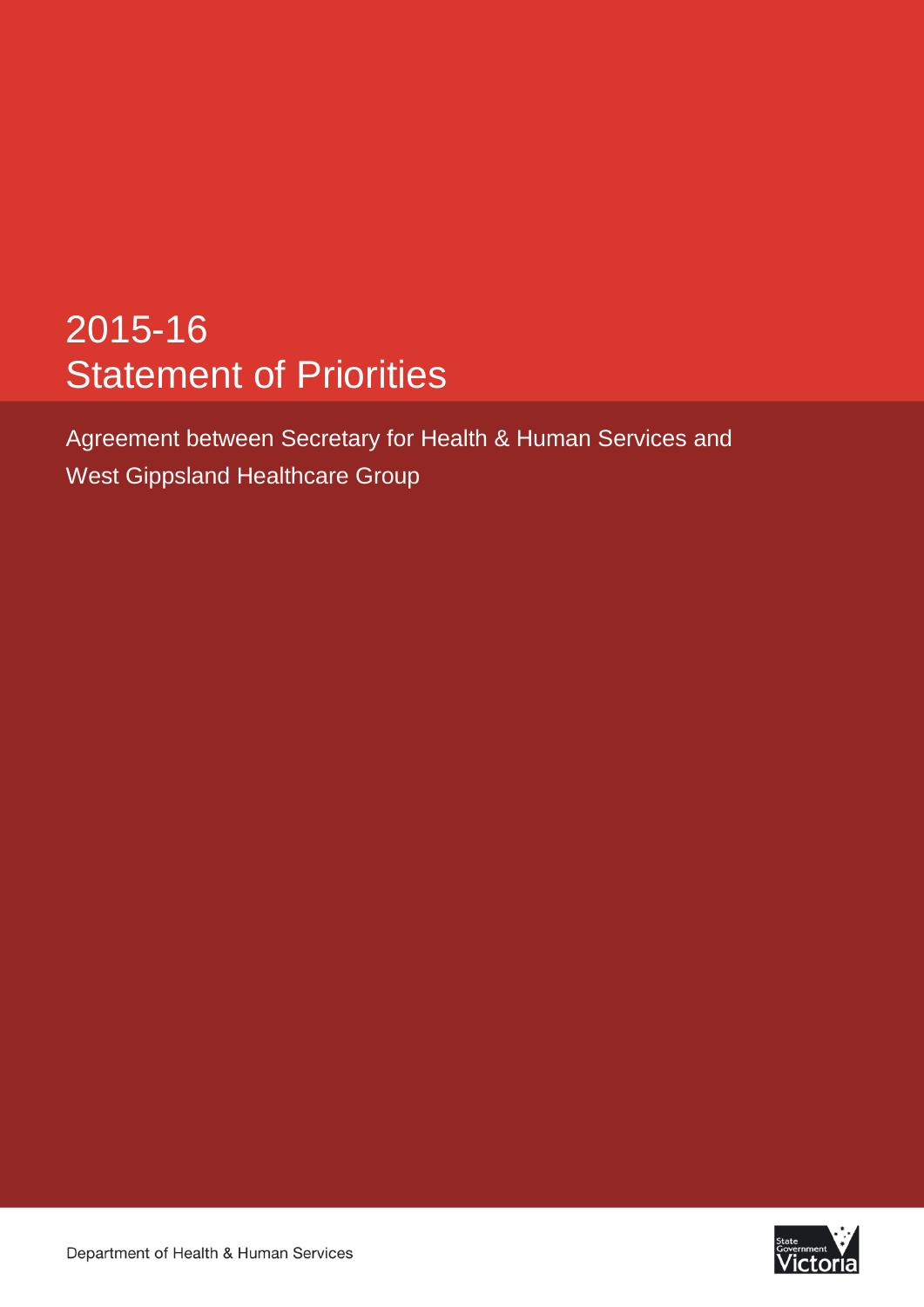# **Contents**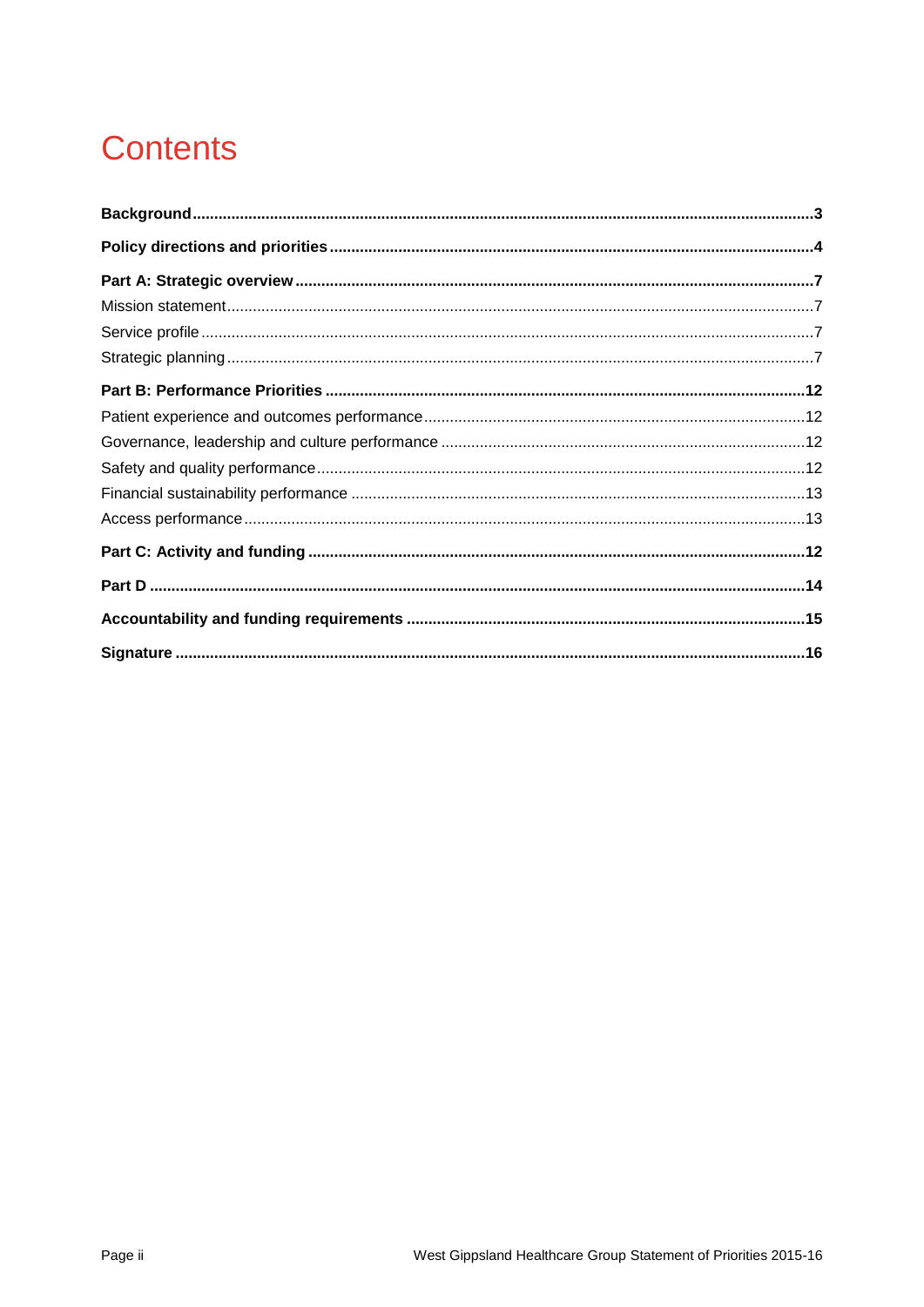## <span id="page-2-0"></span>**Background**

Statements of Priorities (SoP) are the formal funding and monitoring agreements between Victorian subregional and local health services and the Secretary for Health & Human Services. Agreements are in accordance with section 26 of the *Health Services Act 1988.*

Statements of Priorities are consistent with the health services' strategic plans and aligned to government policy directions and priorities. The annual agreements facilitate delivery of or substantial progress towards the key shared objectives of financial viability, improved access and quality of service provision.

A Statement of Priorities consists of four parts:

- Part A provides an overview of the service profile, strategic priorities and deliverables the health service will achieve in the year ahead.
- Part B lists the performance priorities and agreed targets.
- Part C lists funding and associated activity.
- Part D forms the service agreement between each health service and the state of Victoria for the purposes of the National Health Reform Agreement.

The mechanisms used by the Department of Health & Human Services to formally monitor health service performance against the Statement of Priorities are outlined in the *Health Services Performance Monitoring Framework 2015-16*.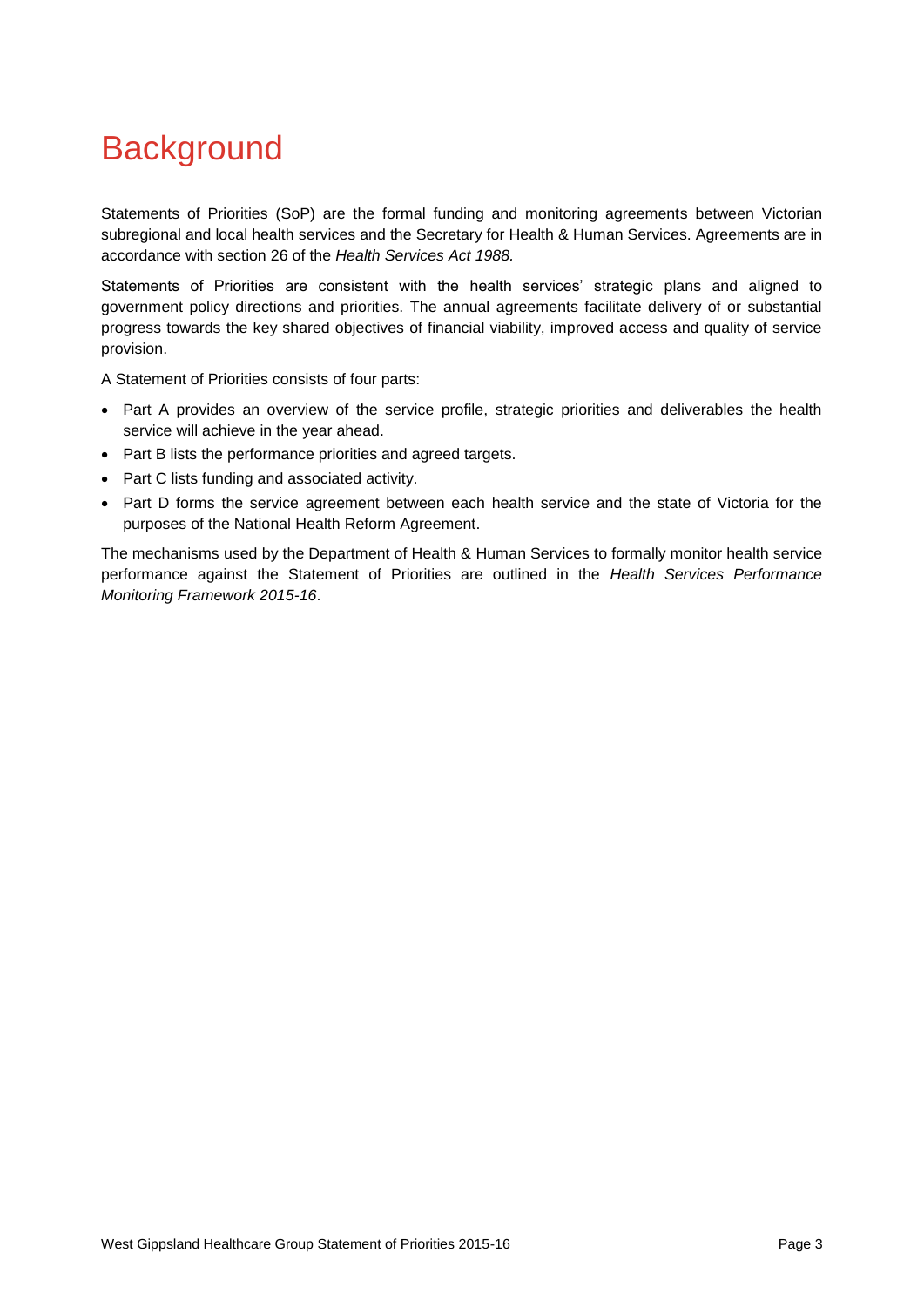# <span id="page-3-0"></span>Policy directions and priorities

The Victorian Government is committed to putting the health and wellbeing of Victorians first by investing in health services, repairing the damage of inaction and cuts to the health system and to work with Victoria's doctors, nurses, paramedics and other healthcare professionals to improve services for Victorians and to keep health costs low.

Victoria's health system will continue to face increasing demand and the Government will work with health services to ensure Victorians, no matter where they live, are able to access the health services they need closer to home. Care will be provided within more reasonable times and by highly skilled health workers.

To reduce costs and overcrowding within the health system, the Government is committed to an increased focus on prevention, community and primary health services, care in the home and health promotion.

High standards of governance and accountability are essential. In this context, the Government will publish the Statements of Priorities by 1 November each year and put more health data into the public domain including specialist clinic waiting and ambulance response times.

### **Government commitments**

#### **Improving health services**

- Provide additional funding to respond to growing patient demand (\$970m).
- Reduce waiting times in emergency departments and on elective surgery so patients can receive quality care when they need it.
- Increase hospital capacity and implement the recommendations of the Travis Review (\$200m).
- Publically report ambulance response times and health service performance.
- Ensure the provision of greater capacity within hospitals to deal with seasonal pressures.
- Reduce ambulance transfer times at emergency departments to alleviate unnecessary ramping and allowing ambulances to get back on the road to attend the next callout.
- Expand midwifery models of care during pregnancy, child birth and the post-natal period and ensure appropriate models of care and referral practices are in place.
- Work to help people understand treatment options to ensure they can have informed discussions about their future preferences (including end-of-life care) with their health professionals, families and carers.
- Expand palliative care services and options across Victoria, such as in-home palliative care, to ensure it is culturally and age-appropriate and accessible in rural and remote areas.
- Improve coordination between hospitals, nursing homes and General Practitioners so that older people receive better, fully coordinated care.
- Appoint a new Ambulance Victoria Board, giving the organisation a renewed opportunity to tackle significant service performance and cultural issues.
- Establish an Ambulance Performance and Policy Consultative Committee to engage in direct consultation with paramedics and provide an important forum to work together to develop policy and make recommendations on opportunities for service improvements. This committee is tasked with improving call taking and dispatch, ambulance response times, workforce morale and culture, and improving the way ambulance works with the broader health system.
- Develop a 10 Year Mental Health Plan for Victoria to improve mental health services and results for people.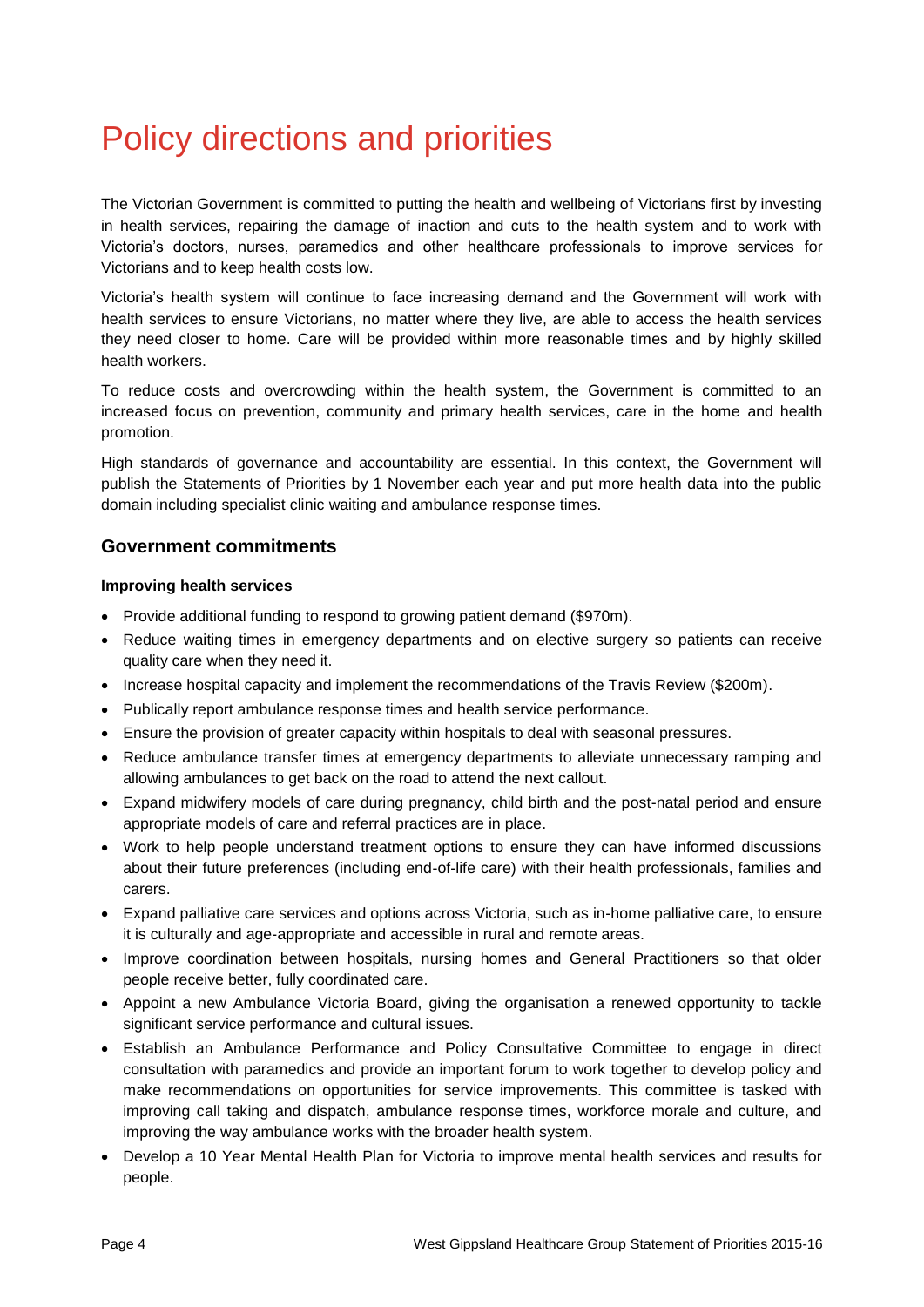• Prepare the system for the rollout of NDIS, ensuring the psycho-social and disability support needs of people are met and are complemented with a community care system in Victoria so that no one misses out.

#### **Capital investments**

- Invest in new and upgraded public hospital infrastructure and equipment including the new Joan Kirner Women's and Children's Hospital in Sunshine, an expansion and redevelopment of the Werribee Mercy Hospital, the Casey Hospital expansion, and to progress planning and early works for the Victorian Heart Hospital at Monash University (\$560 million).
- Fund \$20 million to build new 12-bed ICU at Angliss with latest technology plus 8 bed short-stay unit for patients who require a stay of up to 24 hours.
- Expand cardiovascular services at Ballarat Health Services by building and equipping a new \$10 million cardiac catheterisation laboratory.
- Invest \$20 million to upgrade ambulance vehicles and equipment and a further \$20 million to support the upgrade of existing ambulance stations in high priority locations.

#### **Health workforce**

- Legislate for existing nurse/patient ratios to protect patients, deliver quality care and, consult with nurses on improving ratios into the future.
- Improve the safety of Victorian patients, doctors, nurses and other health workers by establishing a \$20 million fund, with \$10 million specifically for mental health services, to improve facilities, establishing simplified mechanisms for staff to report violence and compel health service boards to report violent incident data publicly.
- Implement the Australian Nursing and Midwifery Federation's 10 point plan to reduce violence.
- Appoint an independent expert to ensure the recommendations of the Victorian Taskforce on Violence in Nursing are fully implemented and complied with.
- Equip the health workforce with the training and facilities to assist in the timely delivery of services.
- Work with the Commonwealth to ensure that there are adequate training places in Victorian Hospitals to meet the needs of all new graduates of medicine from Victorian universities.
- Invest in training the regional and rural health workforce and in providing programs designed to bolster the health workforce in rural and regional areas.
- Double the number of Ambulance Peer Support Coordinators, fund an additional chaplain and extend support services to families who lose a loved one because of problems in the ambulance system.
- Develop a Workforce Plan for Mental Health in conjunction with the 10 Year Plan for Mental Health for Victoria.

#### **Rural and regional health**

- Invest in infrastructure, new technology and programs to ensure safe and sustainable health services are available in rural and regional Victoria.
- Work with other health providers and Primary Health Networks to better coordinate services between large regional hospitals and smaller local health services and re-invest in innovative models of service delivery in isolated areas.
- Invest in training the regional and rural health workforce and in providing programs designed to bolster the health workforce in rural and regional areas.
- Deliver health promotion strategies to address the inequity of health status among Victorians in rural and regional areas particularly relating to asthma, cardio-vascular disease, farm accidents, road trauma, suicide, depression and other mental illnesses.
- Ensure that rural patients have timely access to the Victorian Patient Transport Assistance Scheme.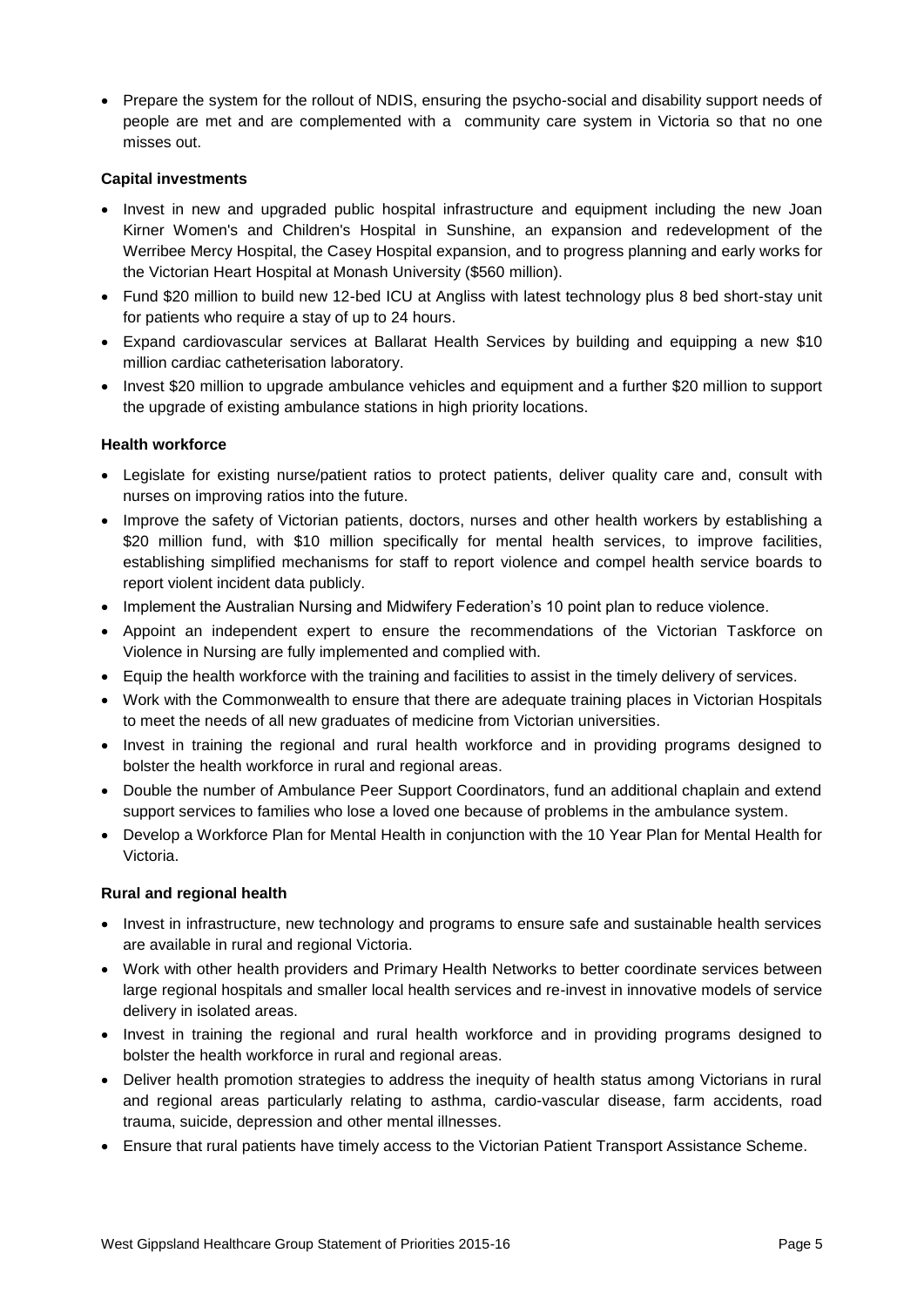### **Other initiatives**

- Increase accessibility and responsiveness of the Victorian health system by developing culturally appropriate protocols with Aboriginal and Torres Strait Islander communities.
- Ensure culturally sensitive health services, including access to translation services, are provided for culturally and linguistically diverse communities and that staff are appropriately trained.
- Ensure that all government health services are sensitive and responsive to the health needs, including the mental health, of lesbian, gay, bi-sexual, transgender and intersex persons.
- The Victorian Government is committed to addressing family violence in all its forms across our community. Every individual has the right to feel and be safe in their own homes, with a particular focus on protecting those who are most vulnerable because of age, gender, sexuality, cultural background or life events. The Victorian Government has established the Family Violence Royal Commission and will implement its recommendations.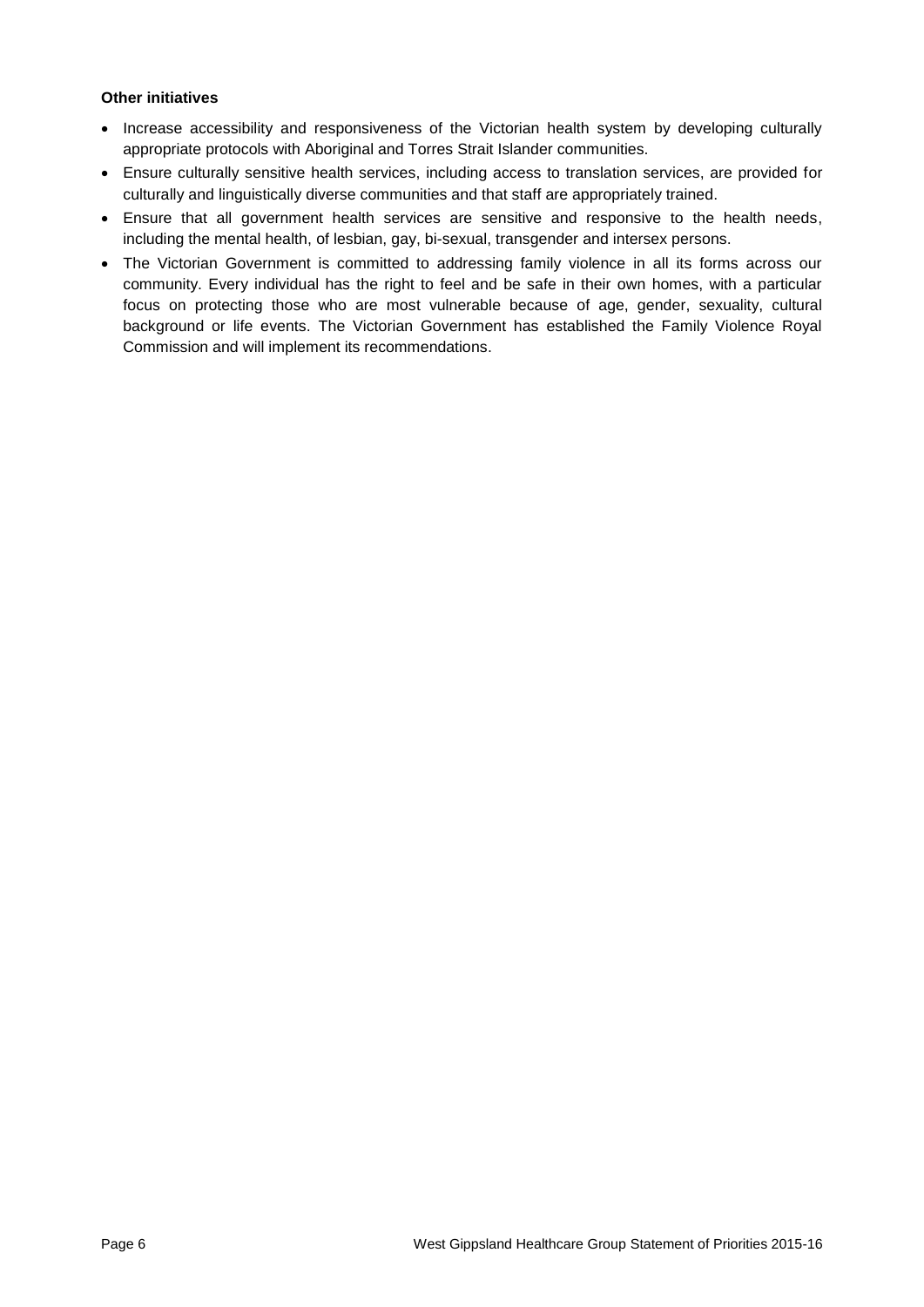# <span id="page-6-0"></span>Part A: Strategic overview

### <span id="page-6-1"></span>**Mission statement**

<span id="page-6-2"></span>**Vision:** To improve the health and wellbeing of our community.

**Mission:** West Gippsland Healthcare Group is committed to the provision of high quality, integrated healthcare that meets the changing needs of individuals and our community.

### **WHAT WE VALUE IS**

**Our customers:** Being committed to continuity of care for individuals whilst recognising rights, responsibilities and participation.

**Our community:** Being a responsible corporate citizen and neighbour in caring for our community and environment.

**Our staff**: We are committed to our staff's wellbeing and ongoing development.

**Leadership:** Being a role model in the planning and delivery of health services.

**Improving performance:** Ensuring continuous quality improvement.

### **Service profile**

<span id="page-6-3"></span>West Gippsland Healthcare Group is a fully accredited, customer focussed health organisation providing acute, residential care and community health services to over 45,000 people in the rural, urban residential, agricultural and industrial areas located within Baw Baw Shire and beyond.

West Gippsland Healthcare Group comprises a number of sites throughout the shire of Baw Baw including Baw Baw Health Community Care Centre (Drouin); community services centres in Warragul and Trafalgar; Rawson Community Health Centre; Andrews House Aged Care Residence; Cooinda Lodge Aged Care Residence; Warragul Linen Service and West Gippsland Hospital.

The main catchment area is the Baw Baw Shire which is experiencing significant growth, with a population forecast to rise from 45,000 to 75,000 by 2031 (Victoria in Future 2014 - Department of Planning and Community Development) and recognised as a Peri-Urban growth centre in Plan Melbourne Metropolitan Planning Strategy. Meeting the increased demand within the confines of an ageing infrastructure is a constant challenge.

In 2014-15, West Gippsland Healthcare Group received revenue of approximately \$92 million and employed 716 effective fulltime staff.

West Gippsland Healthcare Group continues to have the highest number of births in the Gippsland Region, with 974 babies delivered in 2014-15. The Emergency Department treated over 20,300 presentations in 2014-15, up 1% on 2013-14.

Capital works totalling approximately \$6m commenced in April 2015 under the Energy Performance Project. This project is largely funded under an interest free 7 year loan from the Department of Treasury and Finance to replace major energy and critical engineering assets, with expected energy and operational savings of over \$0.6m per annum.

West Gippsland Healthcare Group owns a 58 acre parcel of land, ideally located between Warragul and Drouin that has been identified as a site for a potential new hospital to meet the health needs of West Gippsland into the future. Securing commitment to the new site is the major strategic objective of the Board.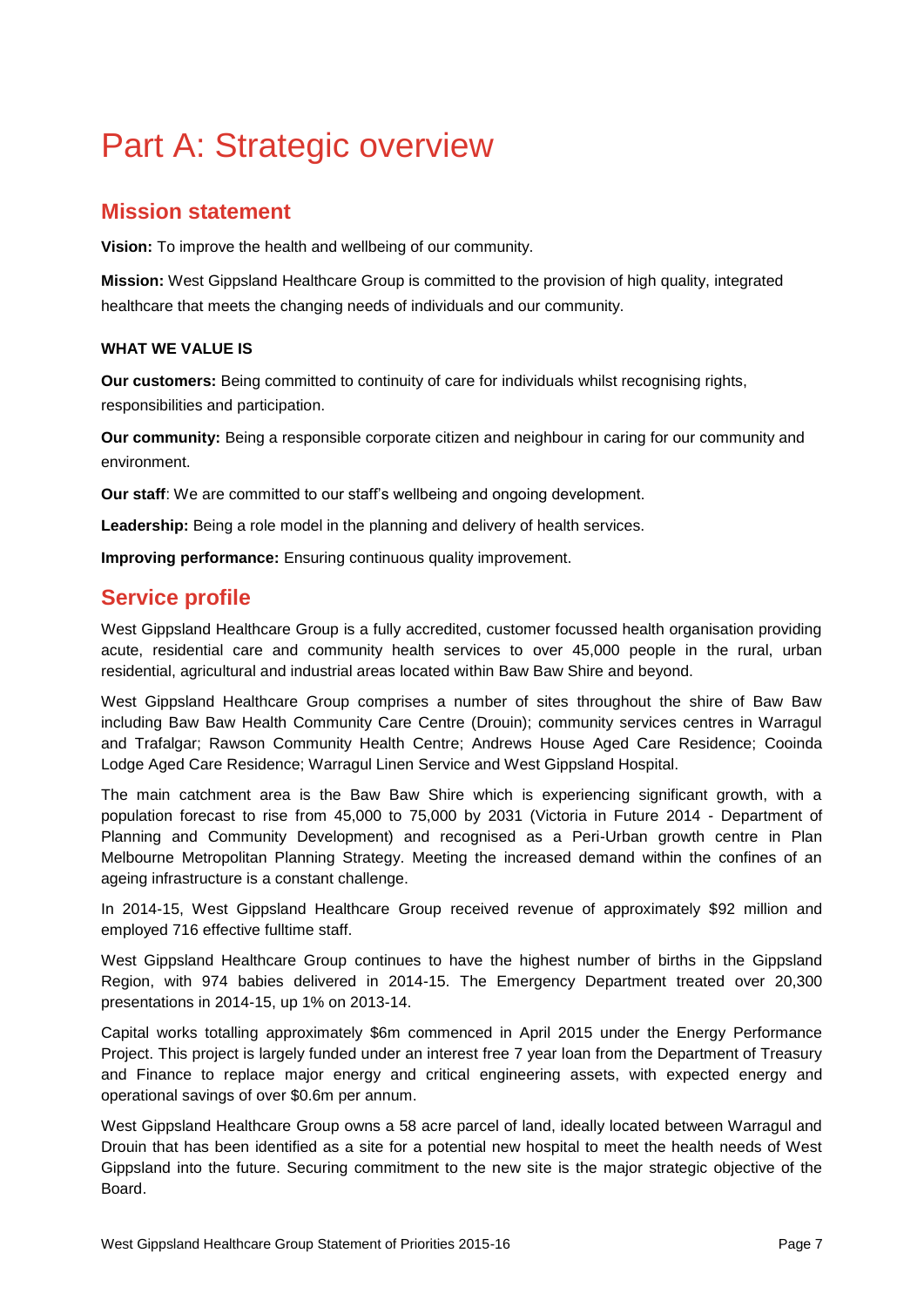## **Strategic planning**

West Gippsland Healthcare Group Strategic Services Plan 2007 can be read at www.wghg.com.au. A new strategic plan 2015-2017 is currently in draft and will be posted on the same link when endorsed.

### **Strategic priorities**

In 2015-16 West Gippsland Healthcare Group will contribute to the achievement of the government's commitments by:

| <b>Domain</b>                      | <b>Action</b>                                                                                                                                                                                                                                                  | <b>Deliverables</b>                                                                                                                                  |
|------------------------------------|----------------------------------------------------------------------------------------------------------------------------------------------------------------------------------------------------------------------------------------------------------------|------------------------------------------------------------------------------------------------------------------------------------------------------|
| Patient experience and<br>outcomes | Drive improved health outcomes<br>through a strong focus on<br>patient-centred care in the<br>planning, delivery and evaluation<br>of services, and the development<br>of new models for putting<br>patients first.                                            | Complete review of the models<br>of care within maternity services<br>and implement agreed<br>recommendation.                                        |
|                                    |                                                                                                                                                                                                                                                                | Identify new models of care for<br>acute health services arising<br>from the West Gippsland Baw<br><b>Baw Strategic Health Services</b><br>Plan.     |
|                                    |                                                                                                                                                                                                                                                                | In partnership with St John of<br>God establish counselling<br>services to antenatal and post-<br>natal women at West Gippsland<br>Healthcare Group. |
|                                    | Strengthen the response of<br>health services to family<br>violence. This includes<br>implementing interventions,<br>processes and systems to<br>prevent; identify and respond<br>appropriately to family violence<br>at an individual and community<br>level. | Implement an education training<br>program across the organisation<br>for vulnerable children as an<br>early intervention strategy.                  |
|                                    |                                                                                                                                                                                                                                                                | Install security access door to<br>the entrance of the birthing and<br>nursery area.                                                                 |
|                                    |                                                                                                                                                                                                                                                                | Collaborate with other agencies<br>as part of the Child First<br>Partnership and the Gippsland<br><b>Family Violence Steering</b><br>Committee.      |
|                                    | Improve the health outcomes of<br>Aboriginal and Torres Strait<br>Islanders by increasing<br>accessibility and cultural<br>responsiveness of the Victorian<br>health system.                                                                                   | Complete roll out of cultural<br>awareness training program by<br>Aboriginal Health Liaison Officer.                                                 |
|                                    |                                                                                                                                                                                                                                                                | Actively participate in the 6<br>Generations of Yarning Baw Baw<br>Action Plan.                                                                      |
|                                    |                                                                                                                                                                                                                                                                | Deliver the Be Deadly Be<br>Healthy allied health program.                                                                                           |
|                                    |                                                                                                                                                                                                                                                                | Provide Yarning Over Lunch<br>program in support of Aboriginal<br>employees at West Gippsland<br>Healthcare Group.                                   |
|                                    |                                                                                                                                                                                                                                                                |                                                                                                                                                      |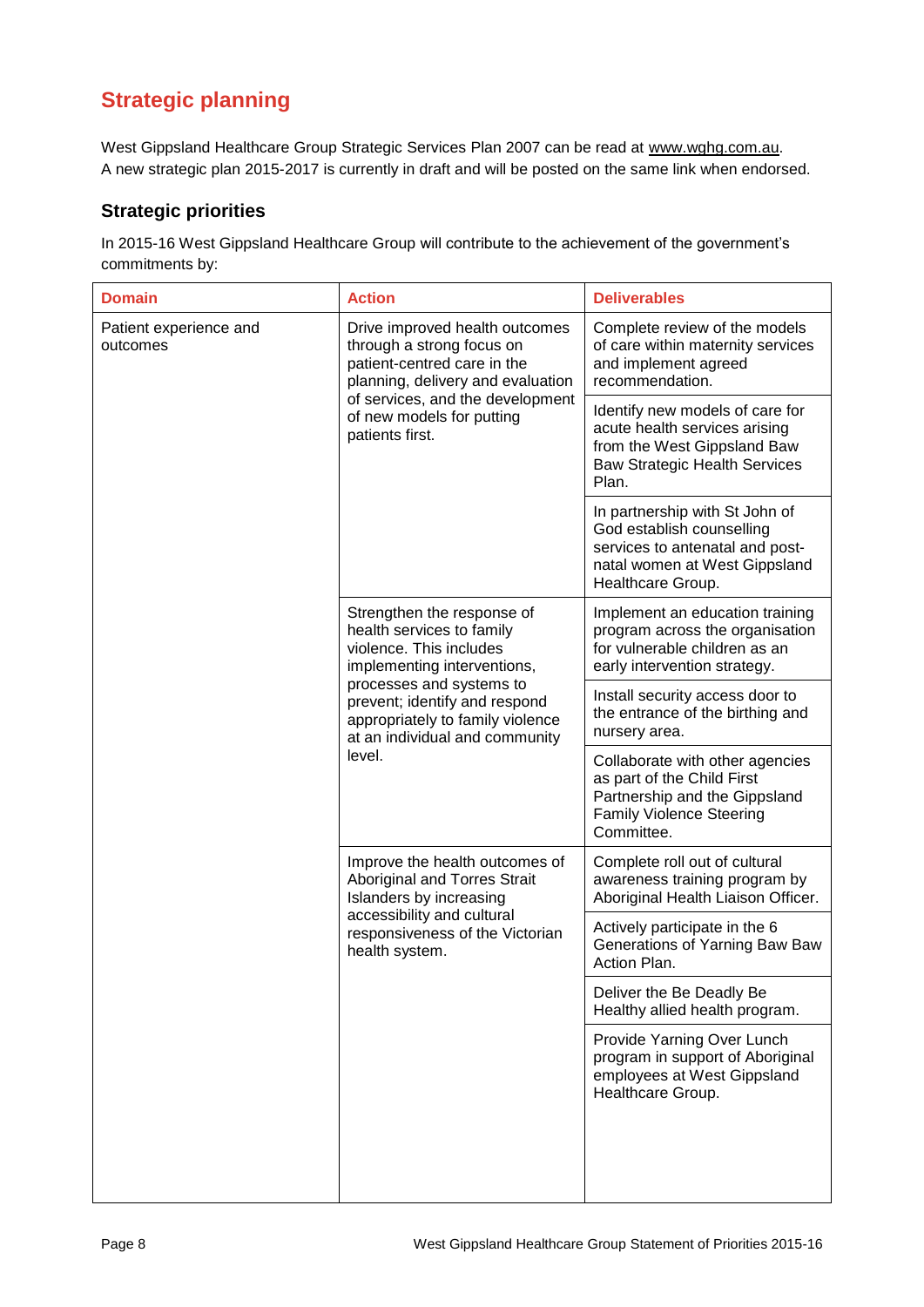| <b>Domain</b>                         | <b>Action</b>                                                                                                                                                                                                                                                                                        | <b>Deliverables</b>                                                                                                                                                                                        |
|---------------------------------------|------------------------------------------------------------------------------------------------------------------------------------------------------------------------------------------------------------------------------------------------------------------------------------------------------|------------------------------------------------------------------------------------------------------------------------------------------------------------------------------------------------------------|
| Governance, leadership and<br>culture | Demonstrate an organisational<br>commitment to Occupational<br>Health and Safety, including<br>mental health and wellbeing in<br>the workplace. Ensure<br>accessible and affordable<br>support services are available for<br>employees experiencing mental                                           | Develop a program to support<br>junior medical staff through the<br>provision of information and<br>prompt confidential access to a<br>local GP practice to seek<br>assistance for any health<br>concerns. |
|                                       | ill health. Work collaboratively<br>with the Department of Health<br>and Human Services and<br>professional bodies to identify<br>and address systemic issues of<br>mental ill health amongst the<br>medical professions.                                                                            | Achieve Recognition Point 2 of<br>the Healthy Together<br>Achievement Program by June<br>2016.                                                                                                             |
|                                       | Monitor and publically report<br>incidents of occupational<br>violence. Work collaboratively<br>with the Department of Health<br>and Human Services to develop<br>systems to prevent the<br>occurrence of occupational<br>violence.                                                                  | Develop and implement<br>streamlined Occupational<br>Violence reporting mechanism<br>and report prevalence in Quality<br>of Care report.                                                                   |
|                                       | Promote a positive workplace<br>culture and implement strategies<br>to prevent bullying and<br>harassment in the workplace.<br>Monitor trends of complaints of<br>bullying and harassment and<br>identify and address<br>organisational units exhibiting<br>poor workplace culture and<br>morale.    | Draft and implement new Human<br>Resources Strategic Plan by<br>June 2016.                                                                                                                                 |
|                                       |                                                                                                                                                                                                                                                                                                      | Promote acceptable behaviour<br>through signage, and other<br>materials across all staff areas.                                                                                                            |
|                                       |                                                                                                                                                                                                                                                                                                      | Roll out anti-bullying and<br>harassment training for all staff<br>on annual basis.                                                                                                                        |
|                                       | Apply existing capability<br>frameworks and clinical<br>guidelines to inform service<br>system planning, giving<br>consideration to the capability of<br>neighbouring services and how<br>best to allocate available<br>resources so as to deliver the<br>maximum benefit to the local<br>community. | In partnership with Latrobe<br>Regional Hospital to complete a<br>review of specialist medical<br>workforce in Gippsland region.                                                                           |
|                                       |                                                                                                                                                                                                                                                                                                      | Contribute to the completion of<br>the West Gippsland Baw Baw<br>Strategic Health Services Plan to<br>determine the future health<br>needs of the Baw Baw<br>community.                                    |
|                                       | Implement strategies to support<br>health service workers to<br>respond to the needs of people<br>affected by ice.                                                                                                                                                                                   | Host ICE seminar in conjunction<br>with Ambulance Victoria to<br>support training of frontline<br>clinical staff.                                                                                          |
|                                       | Adopt the Healthy Choices: Food<br>and Drink Guidelines for                                                                                                                                                                                                                                          | Achieve compliance with Healthy<br>Choices guidelines.                                                                                                                                                     |
|                                       | Victorian public hospitals, to<br>increase the availability of<br>healthy food and drinks for<br>purchase by staff, visitors and<br>the general public.                                                                                                                                              | Promote healthy eating choices<br>and recipes on the West<br><b>Gippsland Healthcare Group</b><br>website.                                                                                                 |
|                                       |                                                                                                                                                                                                                                                                                                      |                                                                                                                                                                                                            |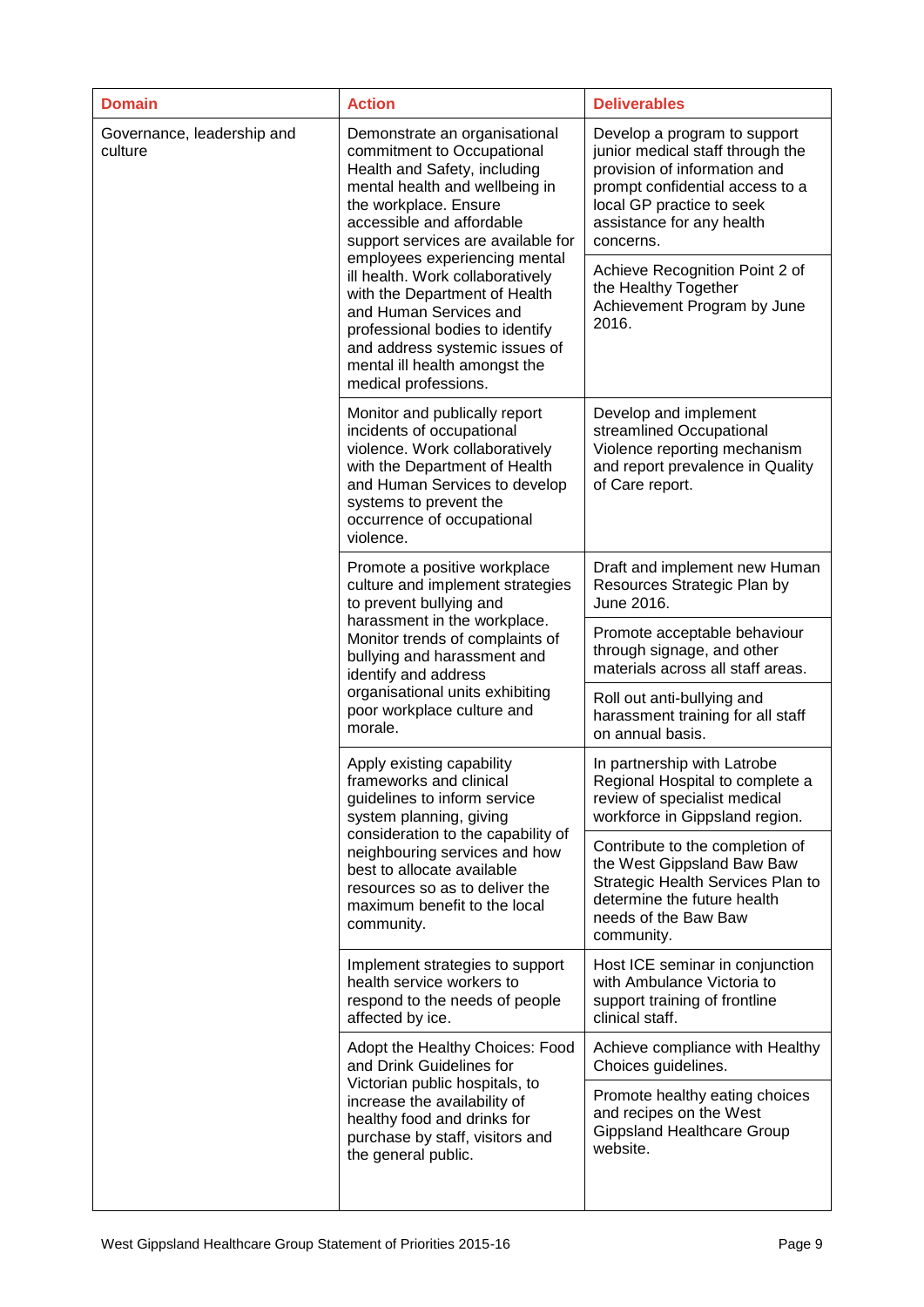| <b>Domain</b>            | <b>Action</b>                                                                                                                                                                                                                         | <b>Deliverables</b>                                                                                                                                           |
|--------------------------|---------------------------------------------------------------------------------------------------------------------------------------------------------------------------------------------------------------------------------------|---------------------------------------------------------------------------------------------------------------------------------------------------------------|
| Safety and quality       | Ensure management plans are in<br>place to prevent, detect and<br>contain Carbapenem Resistant<br>Enterobacteriaceae as outlined<br>in Hospital Circular 02/15 (issued<br>16 June 2015).                                              | Implement surveillance program<br>for Carbapenem Resistant<br>Enterobacteriaceae.                                                                             |
|                          | Implement effective antimicrobial<br>stewardship practices and<br>increase awareness of<br>antimicrobial resistance, its<br>implications and actions to<br>combat it, through effective<br>communication, education, and<br>training. | Complete research project on<br>antimicrobial stewardship<br>program and evolve existing<br>program based on research<br>findings.                            |
|                          | Develop perinatal mortality and<br>morbidity review processes in<br>alignment with the Clinical<br><b>Practice Guideline for Perinatal</b>                                                                                            | Revise format for the reporting<br>and reviewing outcomes at<br>perinatal morbidity and mortality<br>review.                                                  |
|                          | Mortality.                                                                                                                                                                                                                            | Enhance the use of and<br>presentation of standardised<br>datasets to improve engagement<br>with clinical staff.                                              |
| Financial sustainability | Improve cash management<br>processes to ensure that<br>financial obligations are met as<br>they are due.                                                                                                                              | Audit and Risk Committee to<br>review cash management<br>processes to ensure creditor and<br>debtor key performance<br>indicators are met.                    |
|                          | Work with Health Purchasing<br>Victoria to implement<br>procurement savings initiatives.                                                                                                                                              | Achieve savings of \$100,000<br>through implementation of<br>procurement reforms.                                                                             |
|                          | Invest in revenue optimisation<br>initiatives to ensure maximisation<br>of revenue from both public and<br>private sources.                                                                                                           | Complete a six month trial of<br>Medicare Benefits Scheme allied<br>health clinic in partnership with<br>Latrobe Community Health<br>Service.                 |
|                          |                                                                                                                                                                                                                                       | Secure long term Warragul Linen<br>Service contracts within the<br>public healthcare network, whilst<br>continuing to seek private<br>business opportunities. |
|                          |                                                                                                                                                                                                                                       | Re-engineer production<br>processes within Warragul Linen<br>Service to improve efficiency.                                                                   |
| Access                   | Implement integrated care<br>approaches across health and<br>community support services to                                                                                                                                            | <b>Expand First Call centralised</b><br>intake across community health<br>programs.                                                                           |
|                          | improve access and responses<br>for disadvantaged Victorians.                                                                                                                                                                         | Complete Reconnect project to<br>establish culturally sensitive<br>cancer and palliative care<br>pathways for Aboriginal clients.                             |
|                          |                                                                                                                                                                                                                                       |                                                                                                                                                               |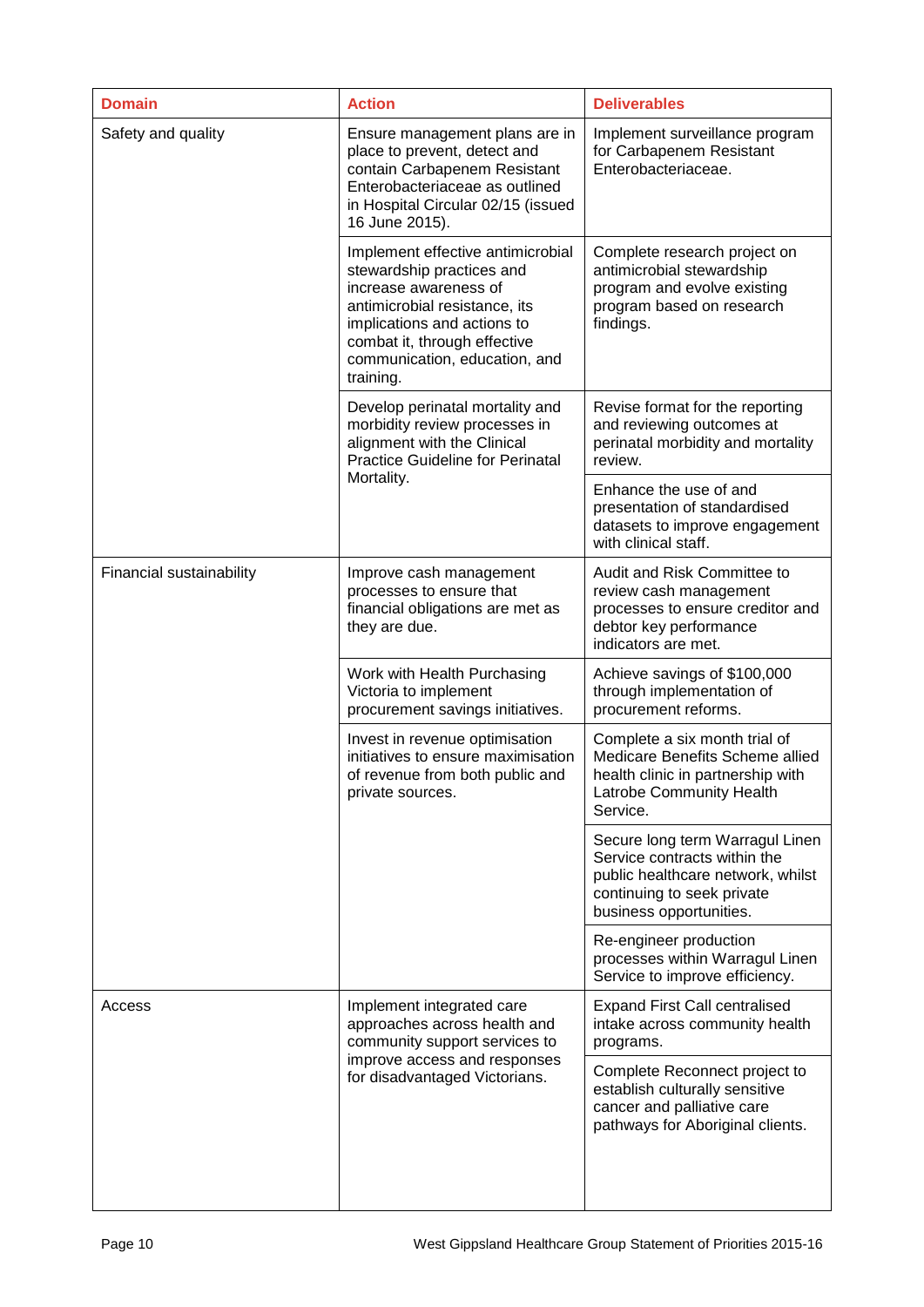<span id="page-10-0"></span>

| <b>Domain</b> | <b>Action</b>                                                                                                                                                                                                                                           | <b>Deliverables</b>                                                                                                                             |
|---------------|---------------------------------------------------------------------------------------------------------------------------------------------------------------------------------------------------------------------------------------------------------|-------------------------------------------------------------------------------------------------------------------------------------------------|
|               | Progress partnerships with other<br>health services to ensure<br>patients can access treatments<br>as close to where they live when<br>it is safe and effective to so,<br>making the most efficient use of<br>available resources across the<br>system. | Formalise relationships with<br>Bass Coast and South Gippsland<br>hospitals in relation to support for<br>paediatric and maternity<br>services. |
|               |                                                                                                                                                                                                                                                         | Partner with Ramahyuck District<br>Aboriginal Corporation to<br>improve access to and utilisation<br>of collocated allied health<br>services.   |
|               | Optimise system capacity by<br>ensuring that allocated points of<br>care are implemented as per the<br>Travis review recommendations.                                                                                                                   | Redesign post-natal care<br>delivery in redeveloped<br>dedicated and secure postnatal<br>area.                                                  |
|               | Optimise alternatives to hospital<br>admission.<br>clinical pathways.                                                                                                                                                                                   | Expand role of Hospital-in-the-<br>Home by developing obstetric                                                                                 |
|               | Develop Tele-health service<br>models to facilitate the delivery<br>of high quality and equitable<br>specialist services to patients<br>across regional Victoria.                                                                                       | Implement a Palliative care<br>telehealth project in partnership<br>with Monash Health.                                                         |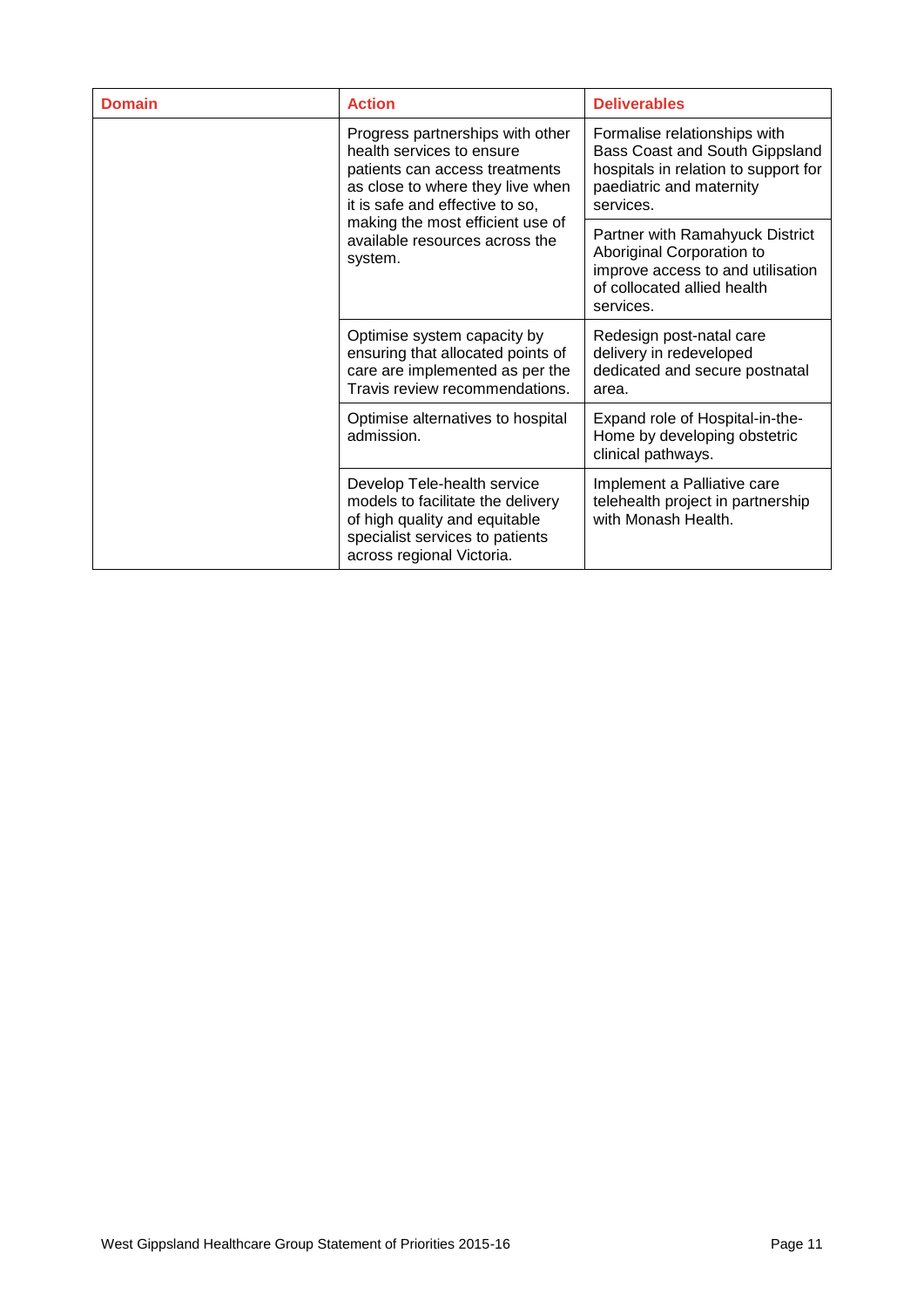# Part B: Performance Priorities

### <span id="page-11-0"></span>**Safety and quality performance**

| Key performance indicator                                            | <b>Target</b>   |
|----------------------------------------------------------------------|-----------------|
| Compliance with NSQHS Standards accreditation                        | Full compliance |
| Compliance with the Commonwealth's Aged Care Accreditation Standards | Full compliance |
| Cleaning standards                                                   | Full compliance |
| Compliance with the Hand Hygiene Australia program                   | 80%             |
| Percentage of healthcare workers immunised for influenza             | 75%             |
| Submission of infection surveillance data to VICNISS <sup>1</sup>    | Full compliance |

## **Patient experience and outcomes performance**

| Key performance indicator                                            | <b>Target</b>              |
|----------------------------------------------------------------------|----------------------------|
| Victorian Healthcare Experience Survey - data submission             | Full compliance            |
| Victorian Healthcare Experience Survey - patient experience          | 95% positive<br>experience |
| Maternity – Percentage of women with prearranged postnatal home care | 100%                       |

## <span id="page-11-1"></span>**Governance, leadership and culture performance**

<span id="page-11-2"></span>

| Key performance indicator                                                                          | <b>Target</b> |
|----------------------------------------------------------------------------------------------------|---------------|
| People Matter Survey - percentage of staff with a positive response to safety<br>culture questions | 80%           |

 $\overline{\phantom{a}}$ 

<sup>&</sup>lt;sup>1</sup> VICNISS is the Victorian Hospital Acquired Infection Surveillance System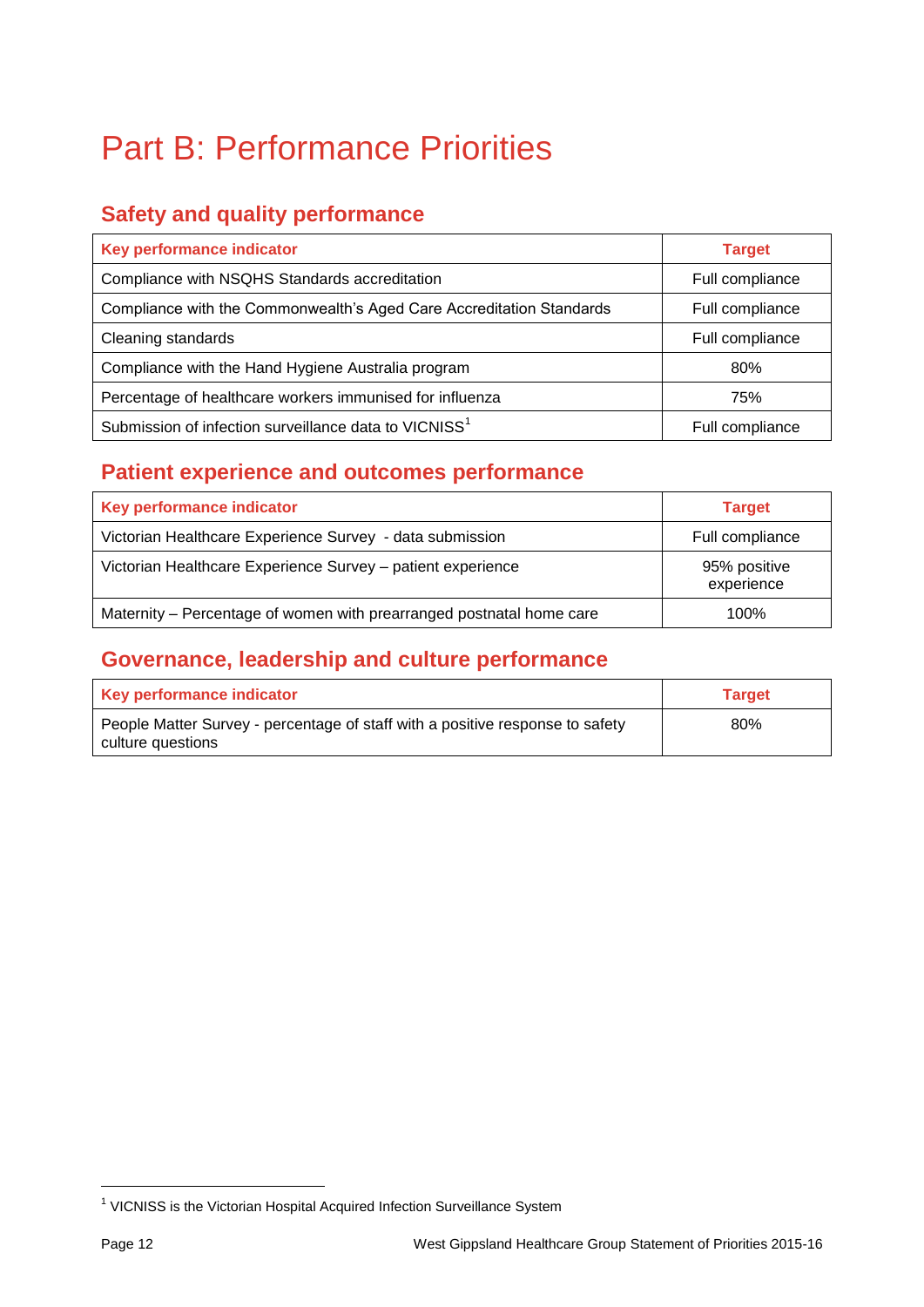## **Financial sustainability performance**

| Key performance indicator                                | <b>Target</b>   |  |
|----------------------------------------------------------|-----------------|--|
| Finance                                                  |                 |  |
| Operating result (\$m)                                   | 0.150           |  |
| Trade creditors                                          | $< 60$ days     |  |
| Patient fee debtors                                      | $< 60$ days     |  |
| Public & private WIES <sup>2</sup> performance to target | 100%            |  |
| Asset management                                         |                 |  |
| Asset management plan                                    | Full compliance |  |
| Adjusted current asset ratio                             | 0.7             |  |
| Days of available cash                                   | 14 days         |  |

### <span id="page-12-0"></span>**Access performance**

| Key performance indicator                                                                           | <b>Target</b> |
|-----------------------------------------------------------------------------------------------------|---------------|
| <b>Emergency care</b>                                                                               |               |
| Percentage of ambulance patients transferred within 40 minutes                                      | 90%           |
| Percentage of Triage Category 1 emergency patients seen immediately                                 | 100%          |
| Percentage of Triage Category 1 to 5 emergency patients seen within clinically<br>recommended times | 80%           |
| Percentage of emergency patients with a length of stay less than four hours                         | 81%           |
| Number of patients with a length of stay in the emergency department greater<br>than 24 hours       | $\Omega$      |
| <b>Elective surgery</b>                                                                             |               |
| Percentage of elective patients removed within clinically recommended<br>timeframes                 | 94%           |
| Percentage of Urgency Category 1 elective patients removed within 30 days                           | 100%          |
| 10% longest waiting Category 2 and 3 removals from the elective surgery<br>waiting list             | 100%          |
| Number of patients on the elective surgery waiting list <sup>3</sup>                                | 600           |
| Number of hospital initiated postponements per 100 scheduled admissions                             | ≤8 /100       |
| Number of patients admitted from the elective surgery waiting list - annual total                   | 2,450         |

l

 $2$  WIES is a Weighted Inlier Equivalent Separation.

 $^3$  The target shown is the number of patients on the elective surgery waiting list as at 30 June 2016.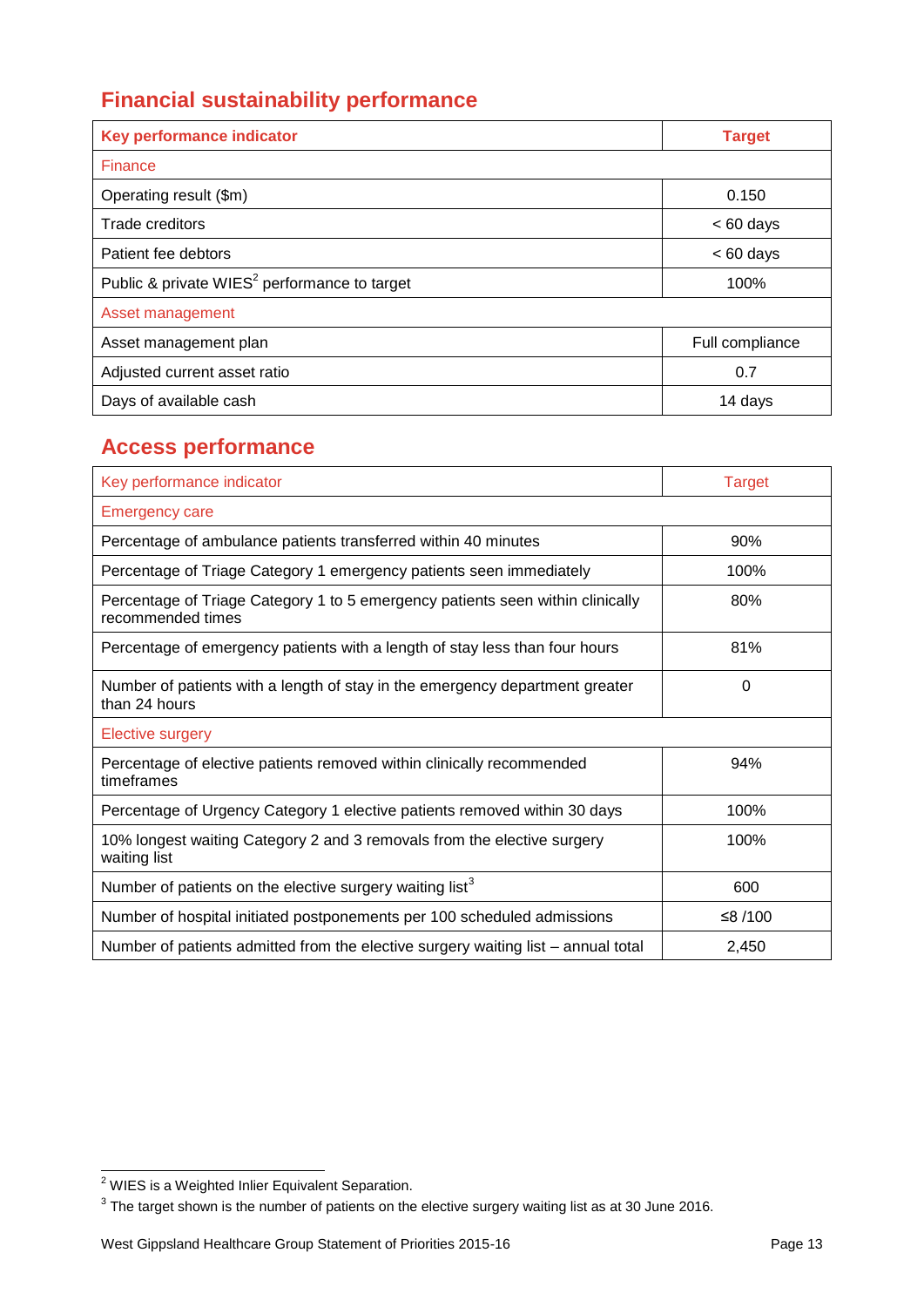# Part C: Activity and funding

<span id="page-13-0"></span>

| <b>Funding type</b>                      | <b>Activity</b> | <b>Budget (\$'000)</b> |
|------------------------------------------|-----------------|------------------------|
| <b>Acute Admitted</b>                    |                 |                        |
| <b>WIES Public</b>                       | 7,444           | \$35,493               |
| <b>WIES Private</b>                      | 1,018           | \$3,688                |
| <b>WIES (Public and Private)</b>         | 8,462           | \$39,181               |
| <b>WIES DVA</b>                          | 160             | \$777                  |
| <b>WIES TAC</b>                          | 12              | \$47                   |
| <b>WIES TOTAL</b>                        | 8,634           | \$40,005               |
| <b>Acute Non-Admitted</b>                |                 |                        |
| <b>Emergency Services</b>                |                 | \$5,957                |
| Specialist Clinics - Non DVA             |                 | \$3,722                |
| <b>Subacute &amp; Non-Acute Admitted</b> |                 |                        |
| <b>GEM Public</b>                        | 2,212           | \$1,086                |
| <b>Palliative Care Public</b>            | 916             | \$450                  |
| <b>Palliative Care Private</b>           | 85              | \$39                   |
| <b>Subacute Non-Admitted</b>             |                 |                        |
| Palliative Care Other Non-admitted       |                 | \$377                  |
| Health Independence Program              | 16,421          | \$2,462                |
| Health Independence Program - DVA        |                 | \$84                   |
| <b>Subacute &amp; Non-Acute Other</b>    |                 |                        |
| Other specified funding                  |                 | \$314                  |
| <b>Aged Care</b>                         |                 |                        |
| <b>Residential Aged Care</b>             | 38,691          | \$2,183                |
| <b>HACC</b>                              | 25,898          | \$2,730                |
| <b>Primary Health</b>                    |                 |                        |
| Community Health / Primary Care Programs | 6,401           | \$618                  |
| Community Health: Other                  |                 | \$305                  |
| <b>Other</b>                             |                 |                        |
| <b>Health Workforce</b>                  |                 | \$1,719                |
| Other specified funding                  |                 | \$761                  |
| <b>Total Funding</b>                     |                 | \$62,810               |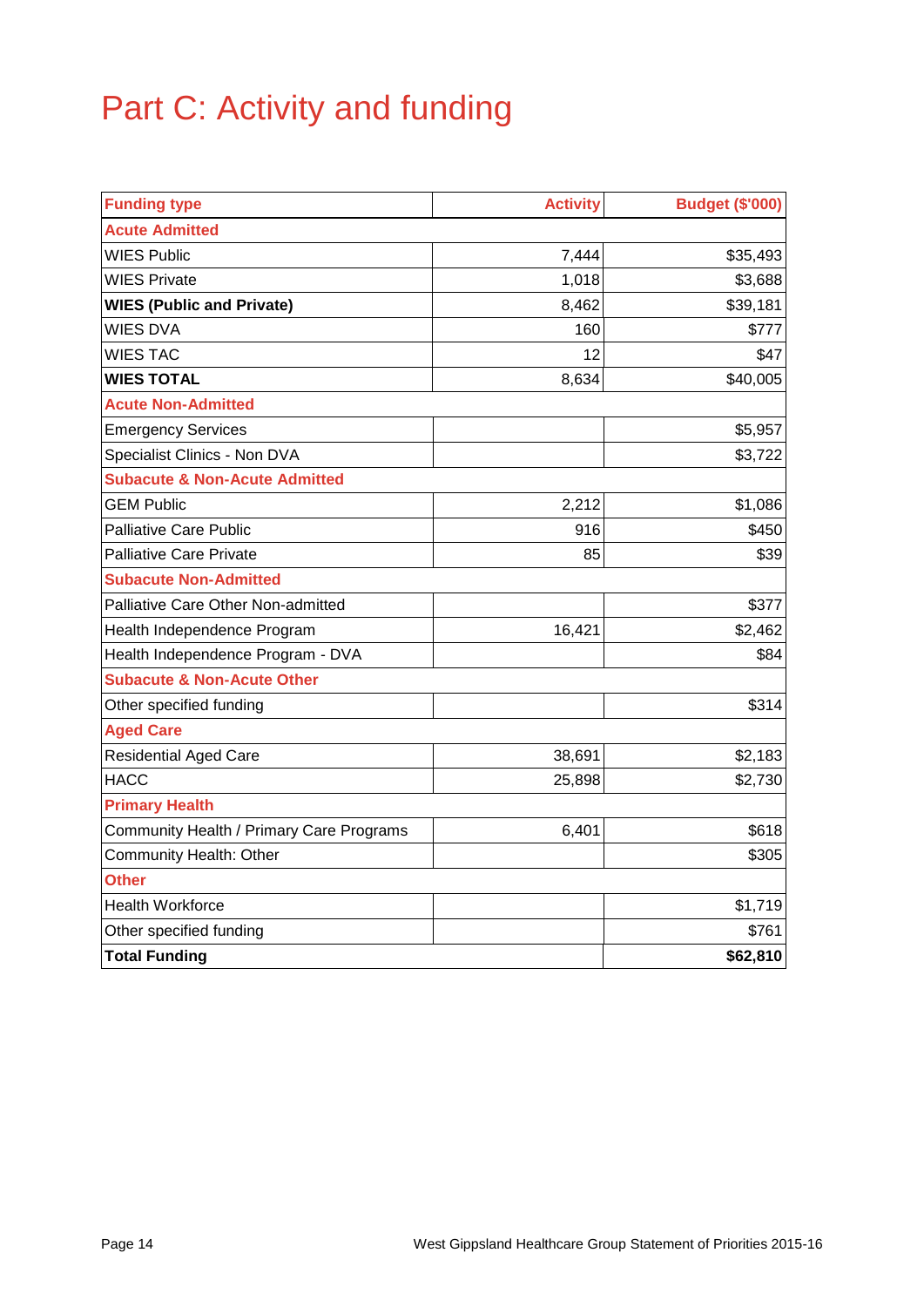# Part D

<span id="page-14-0"></span>The Victorian health system has faced a number of changes to Commonwealth funding since 2012-13. The 2015-16 Commonwealth Budget also presented significant changes to funding arrangements. The new funding arrangements will continue to be linked to actual activity levels between 1 July 2015 and 30 June 2016.

The Commonwealth funding contribution outlined the 2015-16 Commonwealth Budget was based on estimates and has since been updated by the Administrator of the National Health Funding Pool, based on latest activity estimates from States and Territories. However, given that final funding amounts are based on actual activity, there may be adjustments to funding throughout the year as a result of reconciliations and other factors outlined below.

|                               | <b>Estimated National</b><br><b>Weighted Activity</b><br><b>Units</b> | <b>Total Funding (\$)</b> | <b>Provisional</b><br><b>Commonwealth</b><br>Percentage (%) |
|-------------------------------|-----------------------------------------------------------------------|---------------------------|-------------------------------------------------------------|
| <b>Activity Based Funding</b> | 14,635                                                                | 53,634,302                |                                                             |
| Other Funding                 |                                                                       | 1,718,646                 |                                                             |
| Total                         |                                                                       | 55,352,948                | 47.5                                                        |

### **Period: 1 July 2015 – 30 June 2016**

Note:

- Estimated National Weighted Activity Unit may be amended by the Department following the finalisation of the 2014-15 reconciliation by the Administrator of the National Health Funding Pool.
- Provisional Commonwealth Contribution Percentage is subject to change following state-wide adjustments (i.e. cross border patient flows), the 2014-15 reconciliation and Commonwealth announcements (i.e. Mid-Year Economic and Fiscal Outlook 2015-16).
- Activity loadings are included in the Estimated National Weighted Activity Units (i.e. Paediatric, Indigenous, Remoteness, Intensive Care Unit, Private Patient Service Adjustment, and Private Patient Accommodation Adjustment).
- In situations where a change is required to the Part D, changes to the agreement will be actioned through an exchange of letters between the Department and the Health Service Chief Executive Officer.